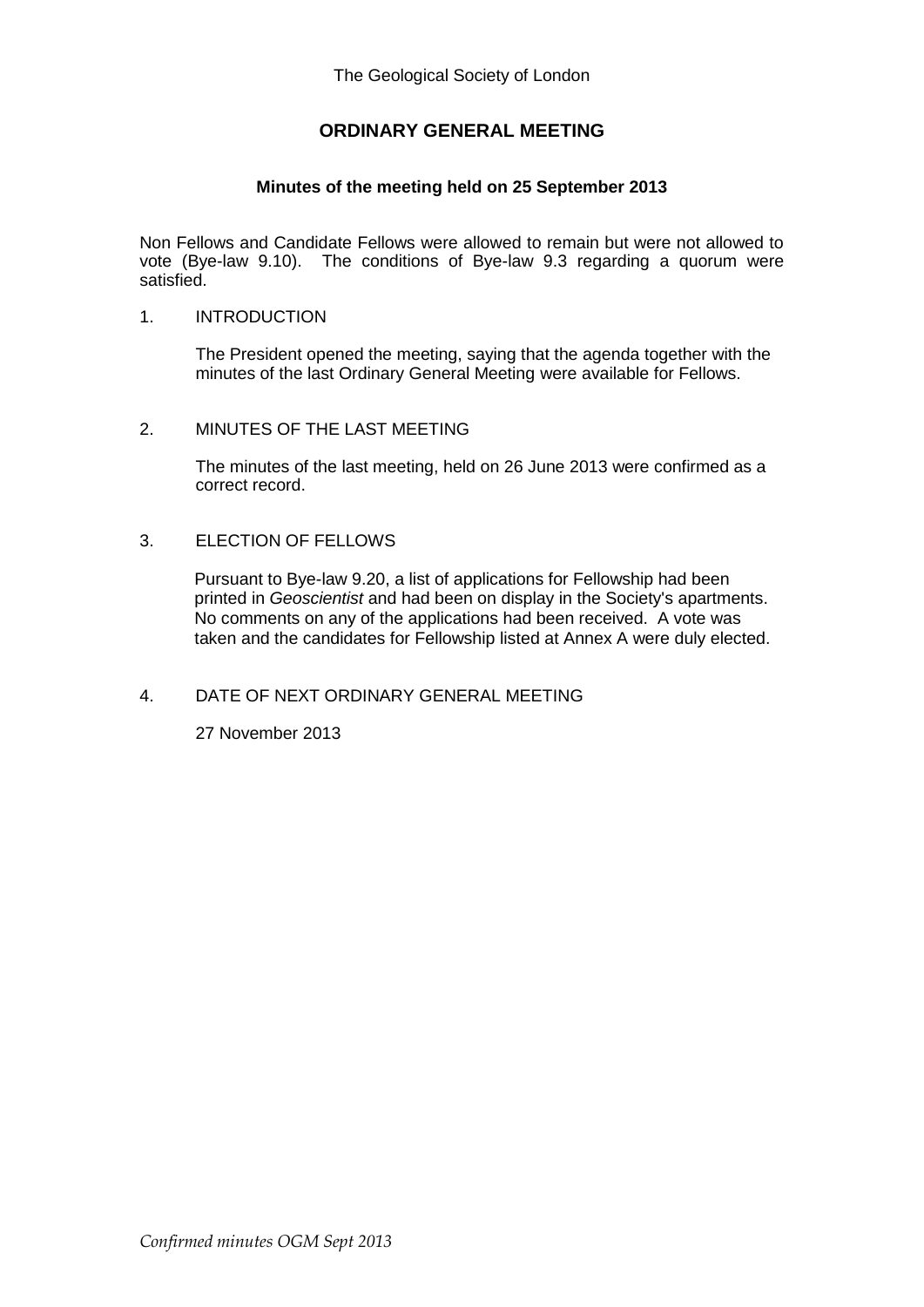#### THE FOLLOWING NAMES WERE ELECTED TO FELLOWSHIP AT THE OGM ON 25 SEPTEMBER 2013

| <b>SURNAME</b>          | <b>FORENAMES</b>           |
|-------------------------|----------------------------|
| <b>ABBOTT</b>           | Philip                     |
| <b>AGG</b>              | James Paul                 |
| <b>ALI</b>              | Zahid                      |
| <b>ALLAN</b>            | Sophie Louise              |
| <b>ARCHER</b>           | Jonathan Jeffrey           |
| <b>ATKINSON</b>         | Emma                       |
| <b>BALL</b>             | Christopher John           |
| <b>BARKER</b>           | <b>Robert William Noel</b> |
| <b>BASHAR</b>           | Ibrahim Labran             |
| <b>BATA</b>             | <b>Timothy Peter</b>       |
| <b>BEAVIS</b>           | Sara Gabrielle             |
| <b>BENGUIGUI</b>        | Amran                      |
| <b>BENNETT</b>          | <b>Nigel Peter</b>         |
| <b>BERKENHEGER</b>      | Gavin Ingo                 |
| <b>BETHUNE</b>          | <b>Bruce George</b>        |
| <b>BEYER</b>            | Claus                      |
| <b>BEYNON</b>           | Steven John                |
| <b>BLANCHE</b>          | Jamie Rowland Douglas      |
| <b>BOND</b>             | <b>Clare Elizabeth</b>     |
| <b>BOYES</b>            | Jonathan Mark Robin        |
| <b>BRIDDEN</b>          | Michael Anthony            |
| <b>BROOK</b>            | <b>Nicholas</b>            |
| <b>BRUMFIELD</b>        | <b>Guy William</b>         |
| <b>BULL</b>             | <b>Charles Arthur</b>      |
| <b>BULLEY</b>           | lan Martin                 |
| <b>BURNS</b>            | Michael                    |
| <b>BURRAGE</b>          | Mark George                |
| <b>BUTTERWORTH</b>      | Kristofer                  |
| <b>BYRNE</b>            | Keith Brendan              |
| <b>CARAVANTES</b>       |                            |
| <b>GONZALEZ</b>         | Guillermo                  |
| <b>CARMONA CARRILLO</b> | Francisco Javier           |
| <b>CAYLEY</b>           | <b>Glen Terence</b>        |
| <b>CHAMLEY</b>          | Fraser                     |
| <b>CHAN</b>             | Sei Kin                    |
| <b>CHAN</b>             | Wing Kan Ada               |
| <b>CHAPMAN</b>          | Robert                     |
| <b>CHARLES</b>          | Jessica                    |
| <b>CHATWIN</b>          | Robert                     |
| <b>CHEETHAM</b>         | Rachel                     |
| <b>CHOUDRY</b>          | Auhlaaq Ahmed              |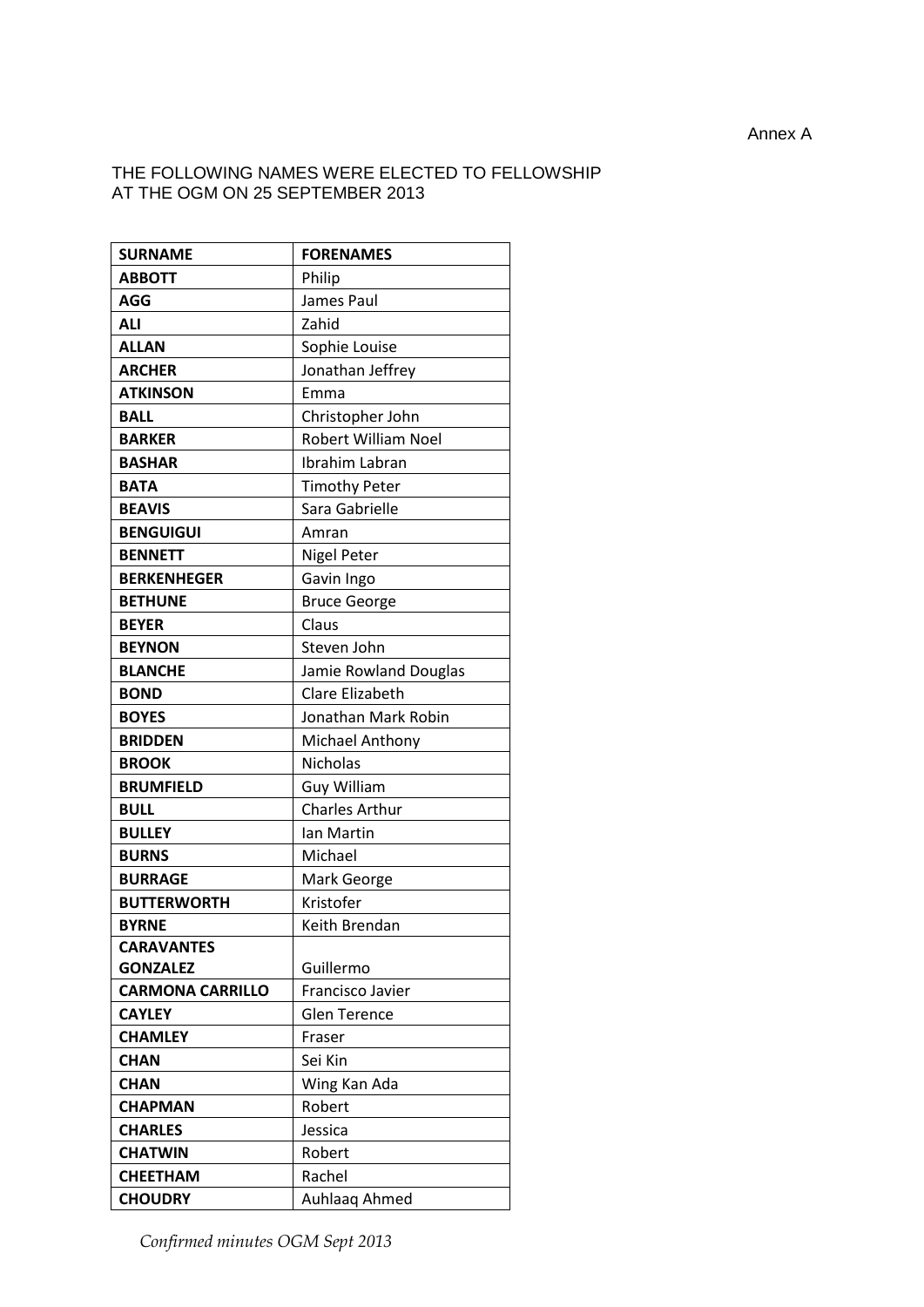| <b>CHRISTENSEN</b>       | Peter Ronald               |
|--------------------------|----------------------------|
| <b>COBLEY</b>            | Alexander Owen             |
| <b>CODY</b>              | Samuel Franklin John       |
| <b>COLE</b>              | Jonathan Paul              |
| <b>COLE-HAWTHORNE</b>    | Clare Rebecca              |
| <b>CONYBEARE</b>         | Dominic                    |
| <b>COOK</b>              | <b>Richard Charles</b>     |
| <b>COSTEMA</b>           | Thomas                     |
| <b>CRAWFORD</b>          | Lydia Joy                  |
| <b>CROSS</b>             | Ian Marcus                 |
| <b>CUFF</b>              | Christopher                |
| <b>CUNDY</b>             | Andrew Brian               |
| <b>DARCY</b>             | Mitchell Keith             |
| <b>DAVEY</b>             | Jonathan Mark              |
| <b>DAVIES</b>            | <b>Edward Julian</b>       |
| <b>DAVIES</b>            | William Ivor               |
| <b>DECLERCQ</b>          | Julien                     |
| <b>DICKSON</b>           | <b>Euan Michael</b>        |
| <b>DMITRIEVA</b>         | Evelina                    |
| <b>DODD</b>              | James John                 |
| <b>DODD</b>              | Sarah Catherine            |
| <b>DODDS</b>             | Peter                      |
| <b>DUNHAM</b>            | Thomas Jack                |
| <b>DUNNE</b>             | Gabrielle Katie            |
| <b>ELLIS</b>             | Amy Clare                  |
| <b>EMBER</b>             | Richard                    |
| <b>ENWEREM</b>           | Chinyere Azubuike          |
| <b>FARO</b>              | <b>Geoffrey Robert</b>     |
| <b>FELLOWS</b>           | <b>Susan Alison Fleur</b>  |
| <b>FINNEY</b>            | <b>Alexander Peter</b>     |
| <b>FISHBURNE</b>         | <b>Andrew Sam</b>          |
| <b>FISHER</b>            | William James              |
| <b>FITZGERALD-HUDSON</b> | April                      |
| <b>FLEMING</b>           | <b>Edward James</b>        |
| <b>FLOWERS</b>           | <b>Adrian Paul</b>         |
| <b>FOK</b>               | Wilson Wai Sun             |
| <b>FOORD</b>             | <b>Timothy Hugh</b>        |
| <b>FORDHAM</b>           | <b>Robert David</b>        |
| <b>FOSTER</b>            | <b>Adrian Mark</b>         |
| <b>FOX</b>               | Robert Ian                 |
| <b>GILES</b>             | David Arthur               |
| <b>GILMER</b>            | Amy                        |
| <b>GOLDSPINK</b>         | Matthew                    |
| <b>GOODBAND</b>          | Ross                       |
| <b>GOODFELLOW</b>        | Thomas                     |
| <b>GOODMAN</b>           | Roisin Mary Bridgid Angela |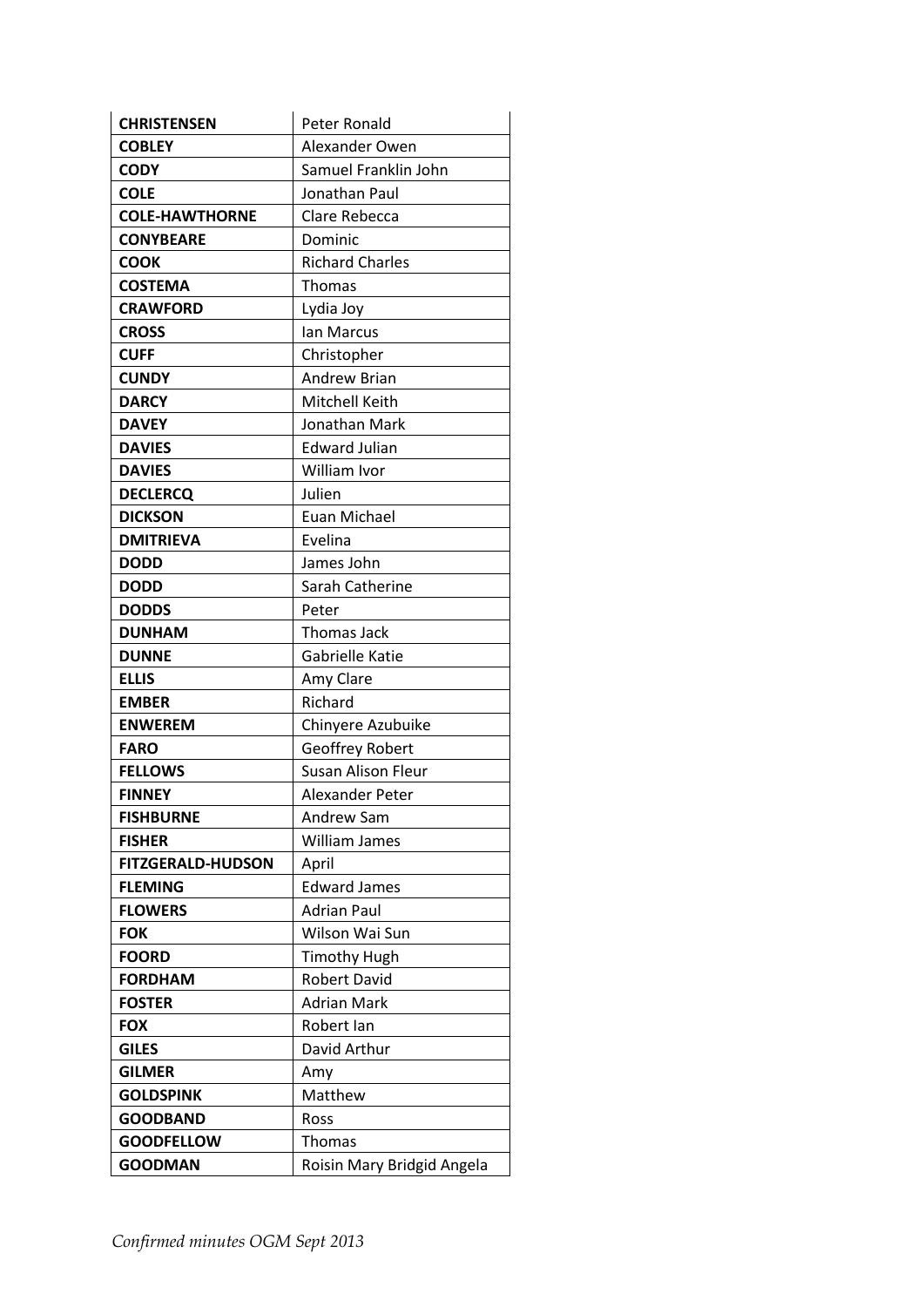| <b>GROCOTT</b>     | Michael                     |
|--------------------|-----------------------------|
| <b>GRUBER</b>      | <b>Matthew Pail</b>         |
| <b>GUERRA</b>      | Ivan                        |
| <b>HAMMOND</b>     | Lee Morgan                  |
| <b>HARPER</b>      | Michael                     |
| <b>HARTLEY</b>     | <b>Matthew Thomas</b>       |
|                    | Lokusethu Hewage Don        |
| <b>HASITHA</b>     | Danuska                     |
| <b>HAWKINS</b>     | <b>Charlotte Elizabeth</b>  |
| <b>HERBERT</b>     | Paul David                  |
| <b>HESP</b>        | <b>Elizabeth Ann</b>        |
| <b>HOAD</b>        | <b>Bianca</b>               |
| <b>HOFMANN</b>     | Christian Marcelo           |
| <b>HOJNOWSKI</b>   | Michal                      |
| <b>HOLZWEBER</b>   | Barbara Isabella            |
| <b>HUBERT</b>      | <b>Nicole Aisling</b>       |
| <b>HUMPHRIES</b>   | Lynne Patricia              |
| <b>HYETT</b>       | Timothy                     |
| <b>IBEH</b>        | Christopher Uchechukwu      |
| <b>ILIES</b>       | Alice                       |
| <b>JAMES</b>       | lan Gareth                  |
| <b>JAMES</b>       | <b>Nicholas</b>             |
| <b>JAMES</b>       | <b>Robert Andrew</b>        |
| JANAKA             | Mudiyanselage Dinusha       |
| <b>JEFFERD</b>     | Matthew John                |
| <b>JIAGGE</b>      | Robert                      |
| <b>JOHNSON</b>     | Gayle                       |
| <b>JOHNSON</b>     | <b>Timothy Alexander</b>    |
| <b>JONES</b>       | Benjamin                    |
| <b>JONES</b>       | <b>Oliver Mark Laurence</b> |
| <b>JONES</b>       | Philippa Anne               |
| <b>KEENAN</b>      | Barbara Jane                |
| <b>KEITH</b>       | Rory Thomas                 |
| <b>KELLY</b>       | <b>Thomas Peter</b>         |
| <b>KENNAUGH</b>    | Victoria Jane               |
| <b>KITE</b>        | Graham David                |
| <b>KORIA</b>       | Krishan                     |
| <b>LANE</b>        | Mark Robert                 |
| <b>LAWRIE</b>      | Craig Baxter                |
| <b>LEUNG</b>       | Pak Wing                    |
| <b>LEUNG</b>       | Yuen Hong                   |
| <b>LINDE-ARIAS</b> | Emilio                      |
| <b>LIVESEY</b>     | Athena                      |
| <b>LIVSLEY</b>     | <b>Ernest Stephen</b>       |
| LO                 | Choi Ying                   |
| <b>MACCARTHY</b>   | Finbarr Joseph              |
| <b>MACFARLANE</b>  | Verity                      |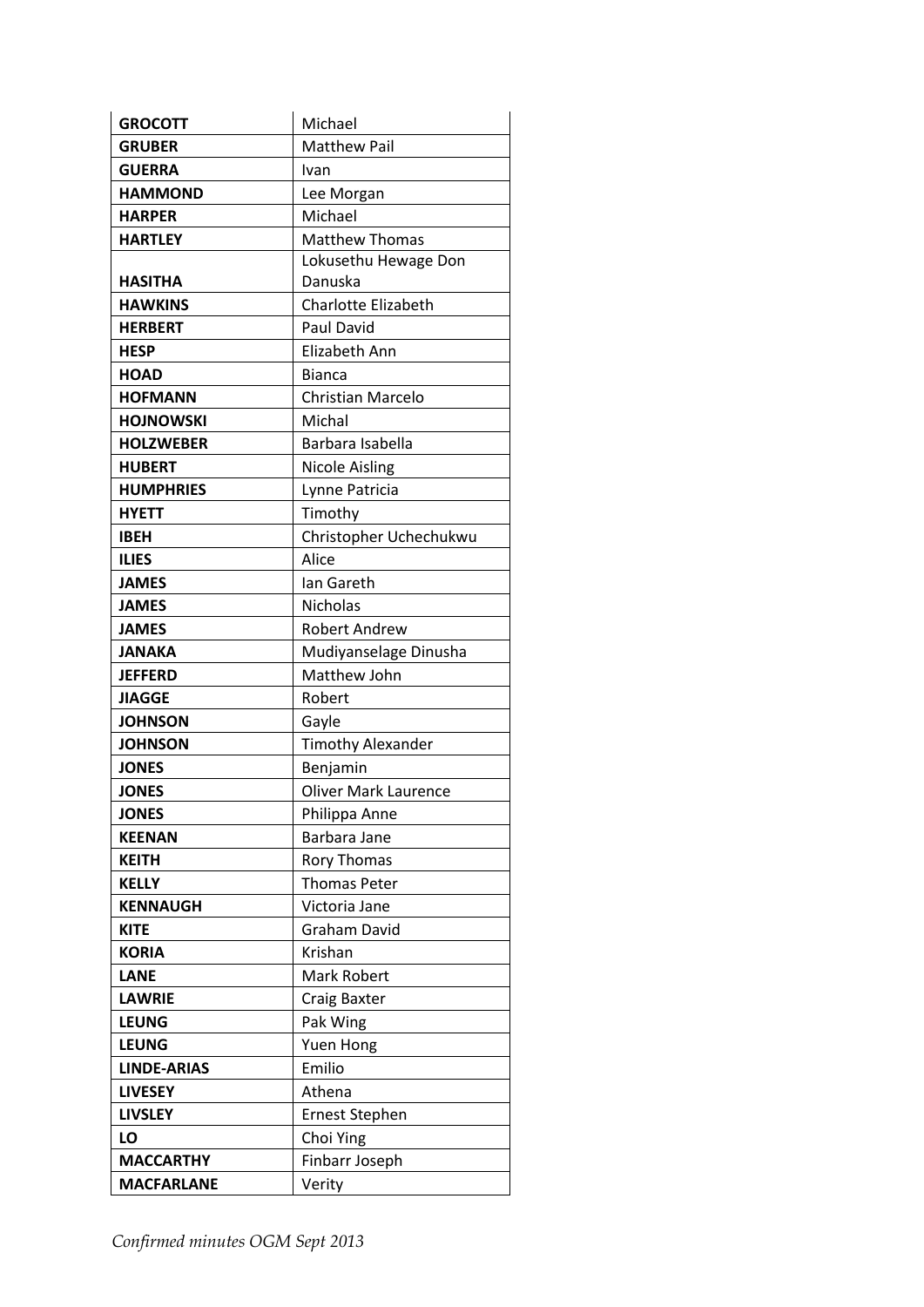| <b>MADDEN</b>     | Robert Henry Christopher |
|-------------------|--------------------------|
| <b>MAILEY</b>     | Jane Christina           |
| <b>MALONEY</b>    | Lisa Marie               |
| <b>MALONEY</b>    | Paul William             |
| <b>MAPHOSA</b>    | <b>Bridgette</b>         |
| <b>MARTIN</b>     | Jane Alexandra           |
| <b>MAWDITT</b>    | Gary Robert              |
| <b>MCARDLE</b>    | Peter Bernard            |
| <b>MCCOLLIN</b>   | <b>Heather Jane</b>      |
| <b>MCGRATH</b>    | Conor                    |
| <b>MCINTOSH</b>   | <b>Richard William</b>   |
| <b>MCKENZIE</b>   | lan                      |
| <b>MELLIN</b>     | Adrian                   |
| <b>MEREDITH</b>   | John Edwin Charles       |
| <b>MOHAMMAD</b>   | Omar Adil                |
| <b>MOORE</b>      | Lydia Danielle           |
| <b>MOREIRA</b>    | Claire Nicola            |
| <b>MORELAND</b>   | <b>William Michael</b>   |
| <b>MORRICE</b>    | Susan Margaret           |
| <b>MOTT</b>       | Gwen                     |
| <b>MURDOCH</b>    | <b>Heather Gayle</b>     |
| <b>NAIR</b>       | Radhakrishnan            |
| <b>NEAL</b>       | Harry Andrew             |
| <b>NEAVE</b>      | David Axford             |
| <b>NEVE</b>       | Peter Stephen            |
| <b>NIEBOER</b>    | lan                      |
| <b>NOBLE</b>      | <b>Richard Philip</b>    |
| <b>NORCLIFFE</b>  | James Richard            |
| <b>OLIVER</b>     | Andrew John              |
| <b>OLIVER</b>     | Jonathan Oliver          |
| <b>OPUKMO</b>     | <b>Alfred Wilson</b>     |
| <b>OWEN</b>       | <b>Edward Llewellyn</b>  |
| <b>PACE</b>       | Paulo                    |
| <b>PEARSON</b>    | Jonathan                 |
| <b>PIERPOINT</b>  | Nicholas William         |
| <b>PLAMPTON</b>   | <b>William David</b>     |
| <b>POTTER</b>     | Rebecca Kate             |
| <b>PRING</b>      | Mark James               |
| <b>PROSSER</b>    | Katherine                |
| <b>PYM</b>        | David Ewan               |
| <b>RAE</b>        | Lisa                     |
| <b>RAFIPAY</b>    | Charles                  |
| <b>RANDLE</b>     | <b>Charles Henry</b>     |
| <b>RAPHAEL</b>    | Kern Finbar              |
| <b>REYNOLDS</b>   | Catherine                |
| <b>REYNOLDSON</b> | Stephen                  |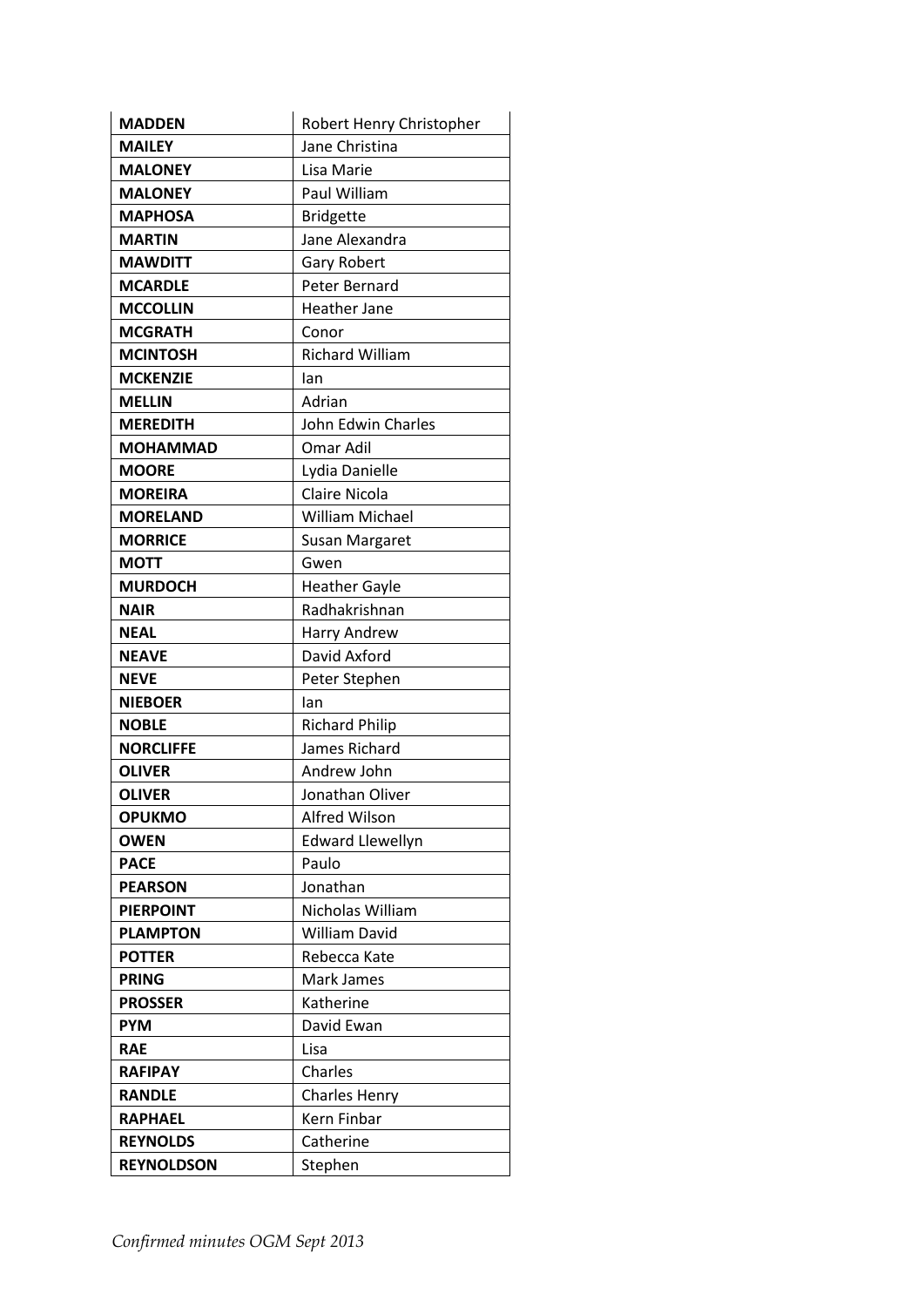| <b>RICHARDSON</b>   | Julie Ruth                 |
|---------------------|----------------------------|
| <b>RIDING</b>       | <b>Daniel Frederic</b>     |
| <b>ROBINSON</b>     | William John               |
| <b>ROORDA</b>       | James Douwe                |
| <b>RORISON</b>      | Philip John                |
| <b>ROSE</b>         | Peter Robert               |
| <b>ROSENBERG</b>    | David                      |
| <b>ROURKE</b>       | Peter James                |
| <b>ROVARDI</b>      | Matthew Peter              |
|                     | David Christopher Walter   |
| <b>RULE</b>         | Will                       |
| <b>RYAN</b>         | Paul John                  |
| <b>SANKEY</b>       | Kate Christina             |
| <b>SIBERRY</b>      | Claire Amanda              |
| <b>SMITH</b>        | Alexander James            |
| <b>SMITH</b>        | Stuart                     |
| <b>SMYLY</b>        | Heather                    |
| <b>SOUFLERIS</b>    | Christos                   |
| <b>SQUIRES</b>      | Claire Elizabeth           |
| <b>STEINER</b>      | <b>Benedikt Maximilian</b> |
| <b>STEWART</b>      | Amy Claire                 |
| <b>STOREY</b>       | Duncan Gareth              |
| <b>STOTT</b>        | <b>Andrew Tuson</b>        |
| <b>SULEIMAN</b>     | Adamu                      |
| <b>SUTTILL</b>      | <b>Hannah Louise</b>       |
| <b>SWEENEY</b>      | Mark John                  |
| <b>SYDNEY</b>       | Hannah                     |
| <b>SZULC</b>        | Joanne                     |
| <b>TAYLOR</b>       | Helen                      |
| <b>TAYLOR</b>       | <b>Martin Stephen</b>      |
| TENNANT             | <b>Stewart David</b>       |
| <b>TESFU</b>        | Abraham                    |
| <b>THOMPSON</b>     | Benjamin Charles           |
| <b>THORNTON</b>     | Elizabeth Sarah            |
| <b>TURNER</b>       | <b>Matthew James</b>       |
| <b>TYRRELL</b>      | Toby                       |
| <b>VILCHEZ PONS</b> | Elena                      |
| <b>VINCENT</b>      | <b>Benoit</b>              |
| <b>WAI PING</b>     | Yiu                        |
| <b>WALTERS</b>      | Abigail Sarah              |
| <b>WARD</b>         | Christopher James          |
| <b>WARNOCK</b>      | William                    |
| <b>WATKIN</b>       | Tegid Arwyn                |
| <b>WATSON</b>       | Jonathan Adam              |
| <b>WEBB</b>         | Daniel Robert              |
| <b>WEBBER</b>       | Simon                      |
| <b>WEBSTER</b>      | Jenna                      |